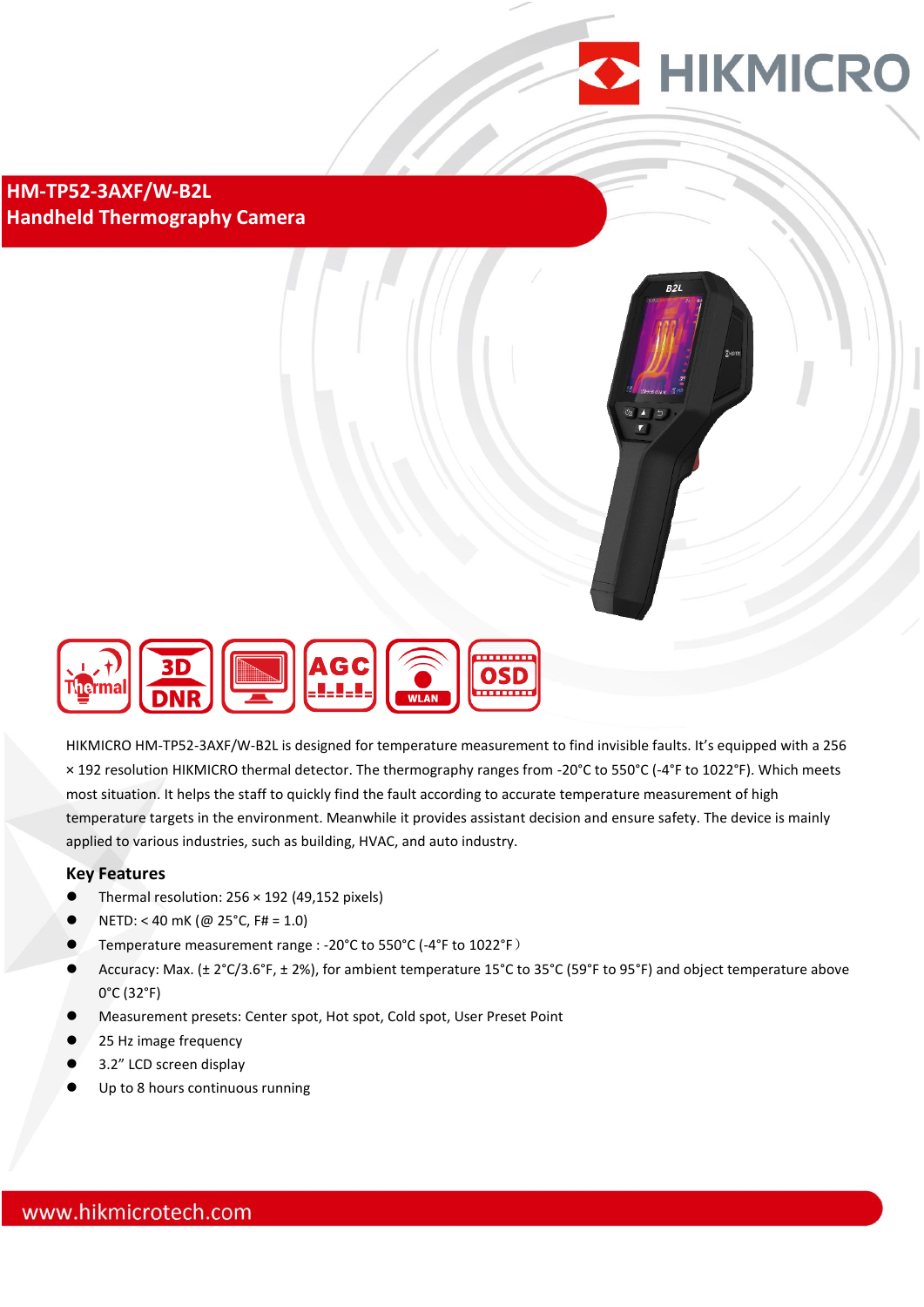

# **Specification**

| <b>Thermal Module</b>           |                                                                                   |
|---------------------------------|-----------------------------------------------------------------------------------|
| Image Sensor                    | Vanadium Oxide Uncooled Focal Plane Arrays                                        |
| IR Resolution                   | 256 × 192 (49,152 pixels)                                                         |
| <b>Pixel Pitch</b>              | $12 \mu m$                                                                        |
| Spectral Range                  | 8 to 14 µm                                                                        |
| <b>NETD</b>                     | < 40 mK (@ 25°C), F# = 1.0                                                        |
| Focal Length                    | 3.6 mm                                                                            |
| FOV (Field of View)             | $37.2^{\circ} \times 50.0^{\circ}$                                                |
| Image Frequency                 | 25 Hz                                                                             |
| Focus                           | Fixed                                                                             |
| IFOV (Spatial Resolution)       | 3.3 mrad                                                                          |
| Aperture                        | F1.0                                                                              |
| Minimum Focus Distance          | $0.3$ m (0.98 ft)                                                                 |
| <b>Image Display</b>            |                                                                                   |
| Display                         | 320 × 240 Resolution, 3.2" LCD Screen                                             |
| <b>Color Palettes</b>           | White Hot, Black Hot, Rainbow, Ironbow                                            |
| <b>Measurement and Analysis</b> |                                                                                   |
| <b>Object Temperature Range</b> | -20°C to 550°C (-4°F to 1022°F)                                                   |
| Accuracy                        | Max. (± 2°C/3.6°F, ± 2%), for ambient temperature 15°C to 35°C (59°F to 95°F) and |
|                                 | object temperature above 0°C (32°F)                                               |
| <b>Measurement Presets</b>      | Center Spot, Hot Spot, Cold Spot, Point Presets, Off                              |
| High Temperature Alarm          | Audible and Visual Warning                                                        |
| <b>Storage</b>                  |                                                                                   |
| Storage Media                   | EMMC (4 GB)                                                                       |
| Image Storage Capacity          | 30,000 Images                                                                     |
| Image File Format               | JEPG with Measurement Data Included                                               |
| <b>Functions</b>                |                                                                                   |
| <b>LED Light</b>                | Yes                                                                               |
| Wi-Fi                           | 802.11 b/g/n (2.4GHz)                                                             |
| <b>UVC Cast Screen</b>          | Yes                                                                               |
| Level/Span                      | Auto/Manual                                                                       |
| <b>Power System</b>             |                                                                                   |
| Power Supply                    | 3.7 VDC/0.4 A                                                                     |
| <b>Power Consumption</b>        | 1.5 W                                                                             |
| <b>Battery Type</b>             | Rechargeable Li-ion Battery                                                       |
| <b>Battery Operating Time</b>   | 8 Hours Continuous Running                                                        |
| <b>Battery Charging Time</b>    | 3 Hours                                                                           |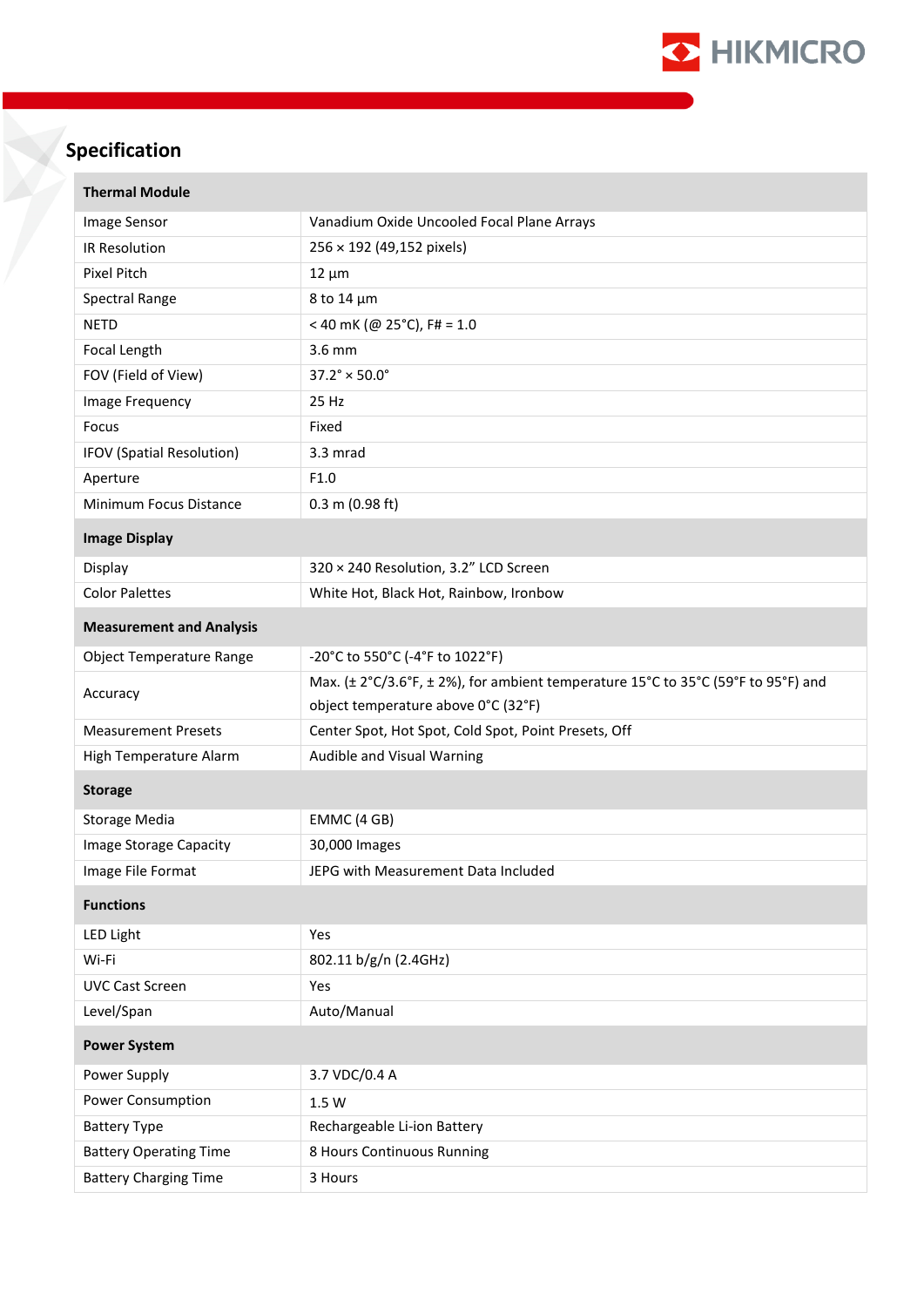

#### **General**

| Menu Language                    | 21 Languages<br>English, German, French, Spanish (Spain), Portuguese (Portugal), Italian, Czech, Slovak,<br>Polish, Hungarian, Romanian, Dutch, Danish, Norwegian, Finnish, Swedish, Russian,<br>Turkish, Japanese, Korean, Chinese (Traditional) |
|----------------------------------|---------------------------------------------------------------------------------------------------------------------------------------------------------------------------------------------------------------------------------------------------|
| <b>Working Temperature Range</b> | $-10^{\circ}$ C to 50 $^{\circ}$ C (14 $^{\circ}$ F to 122 $^{\circ}$ F)                                                                                                                                                                          |
| Storage Temperature Range        | $-20^{\circ}$ C to 60 $^{\circ}$ C (-4 $^{\circ}$ F to 140 $^{\circ}$ F)                                                                                                                                                                          |
| <b>Protection Level</b>          | <b>IP54</b>                                                                                                                                                                                                                                       |
| Drop Test Height                 | 2 m (6.56 ft)                                                                                                                                                                                                                                     |
| Interface                        | USB Type-C                                                                                                                                                                                                                                        |
| Weight                           | Approx. 360 g (0.79 lb)                                                                                                                                                                                                                           |
| Dimension                        | 221.7 mm $\times$ 73.5 mm $\times$ 80.6 mm (8.73" $\times$ 2.89" $\times$ 3.17")                                                                                                                                                                  |
| <b>Tripod Mounting</b>           | UNC $\frac{1}{4}$ -20                                                                                                                                                                                                                             |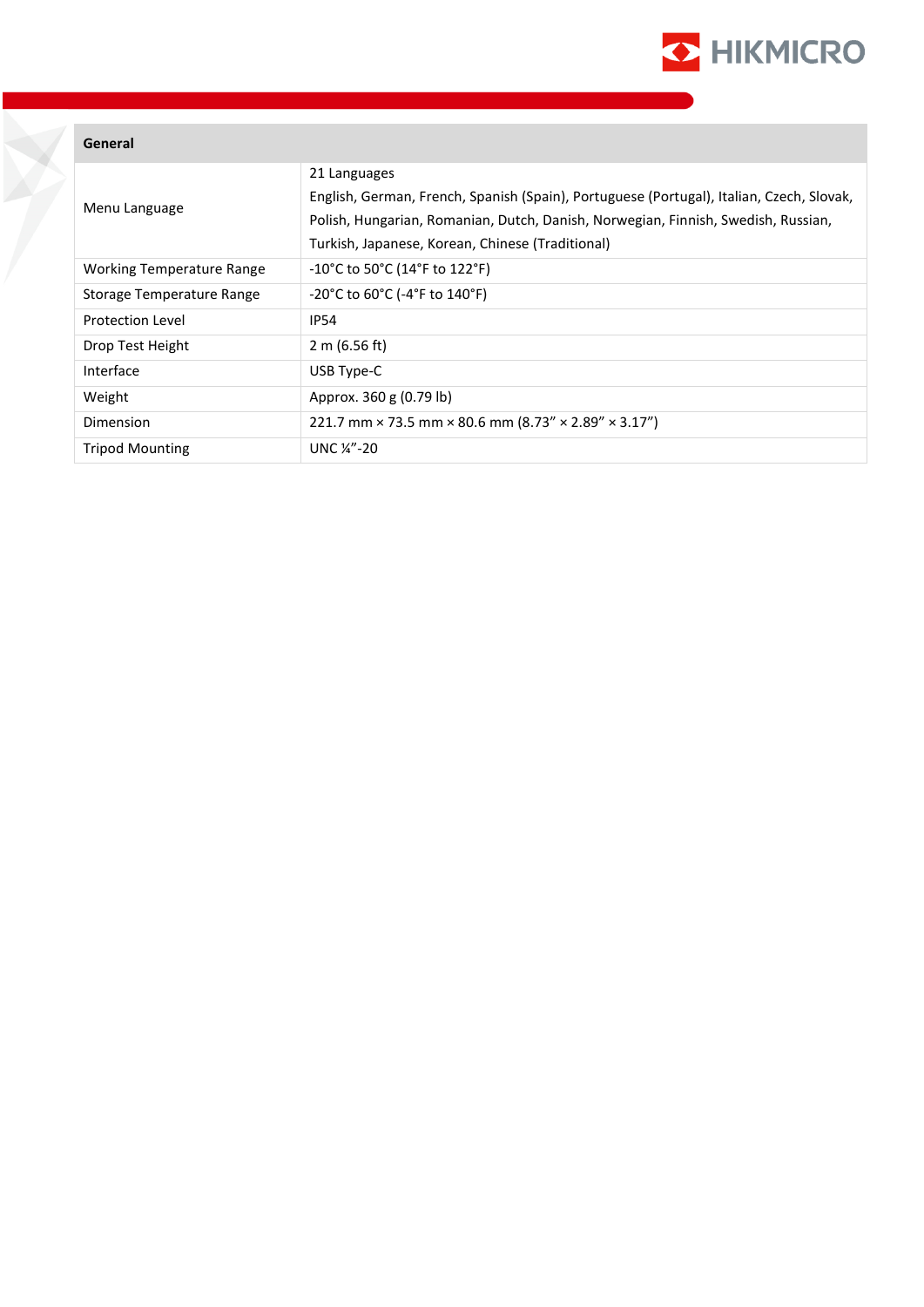

## **Package List**











Quick Start Guide

 $(x 1)$  Adapters (× 5) USB Cable (× 1) Power Adapter (× 1) Wrist Strap (× 1)

**Available Model**

HM-TP52-3AXF/W-B2L

### **Dimension**







Unit: mm [Inch]

COMPLIANCE NOTICE: The thermal series products might be subject to export controls in various countries or regions, including without limitation, the United States, European Union, United Kingdom and/or other member countries of the Wassenaar Arrangement. Please consult your professional legal or compliance expert or local government authorities for any necessary export license requirements if you intend to transfer, export, re-export the thermal series products between different countries.